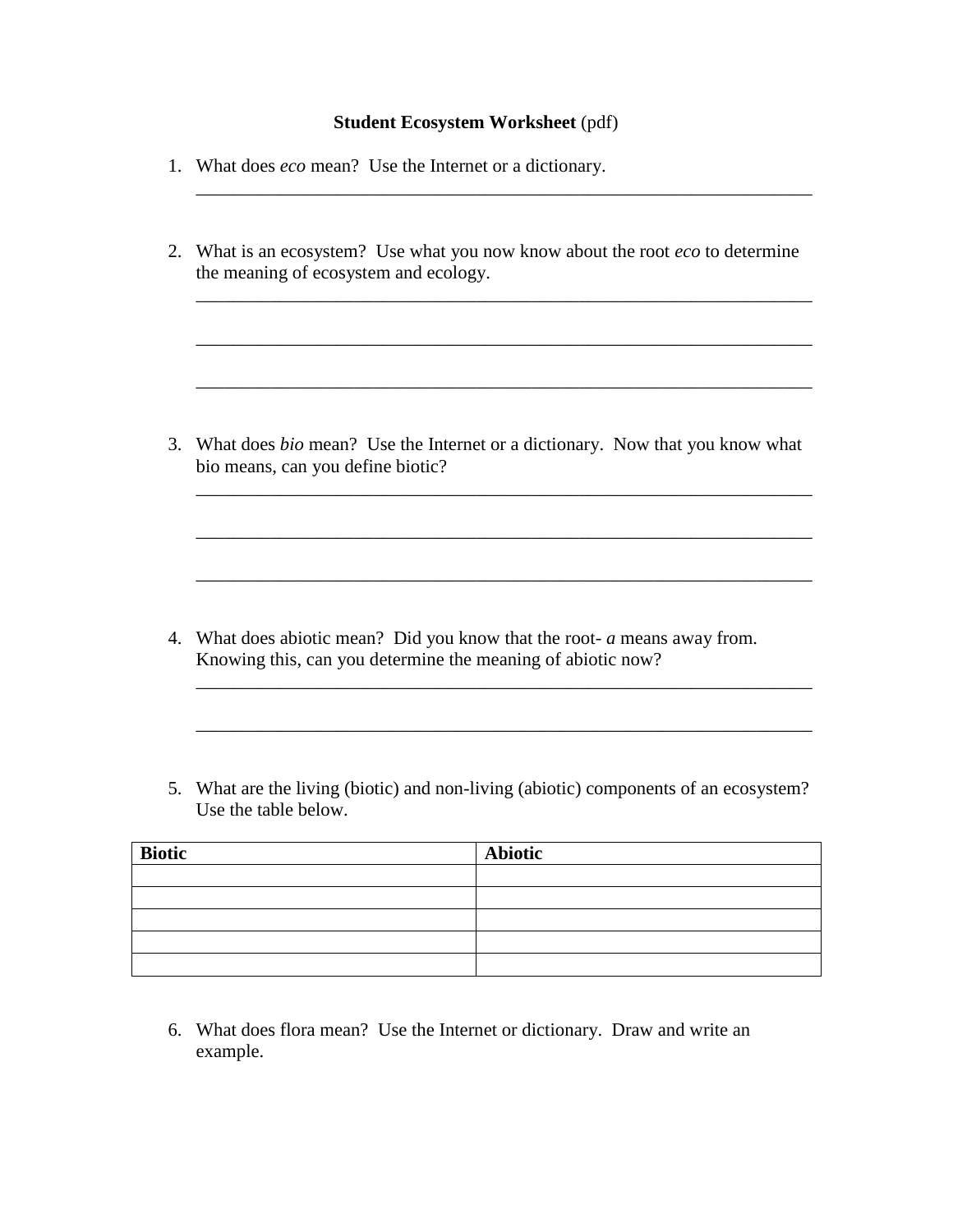- 7. What does fauna mean? Use the Internet or dictionary. Draw and write an example.
- 8. What does diversity mean? Can you define the term biodiversity?
- 9. Explore the Internet, books, magazines, articles, etc., and list as many ecosystems that are found on our planet in the table below.

| Ecosystem <sup><math>\uparrow</math></sup> , -, $\uparrow$ | <b>Biotic</b> | <b>Abiotic</b> |
|------------------------------------------------------------|---------------|----------------|
|                                                            |               |                |
|                                                            |               |                |
|                                                            |               |                |
|                                                            |               |                |
|                                                            |               |                |
|                                                            |               |                |
|                                                            |               |                |
|                                                            |               |                |
|                                                            |               |                |
|                                                            |               |                |
|                                                            |               |                |
|                                                            |               |                |
|                                                            |               |                |
|                                                            |               |                |
|                                                            |               |                |
|                                                            |               |                |
|                                                            |               |                |
|                                                            |               |                |
|                                                            |               |                |
|                                                            |               |                |
|                                                            |               |                |
|                                                            |               |                |
|                                                            |               |                |
|                                                            |               |                |
|                                                            |               |                |
|                                                            |               |                |